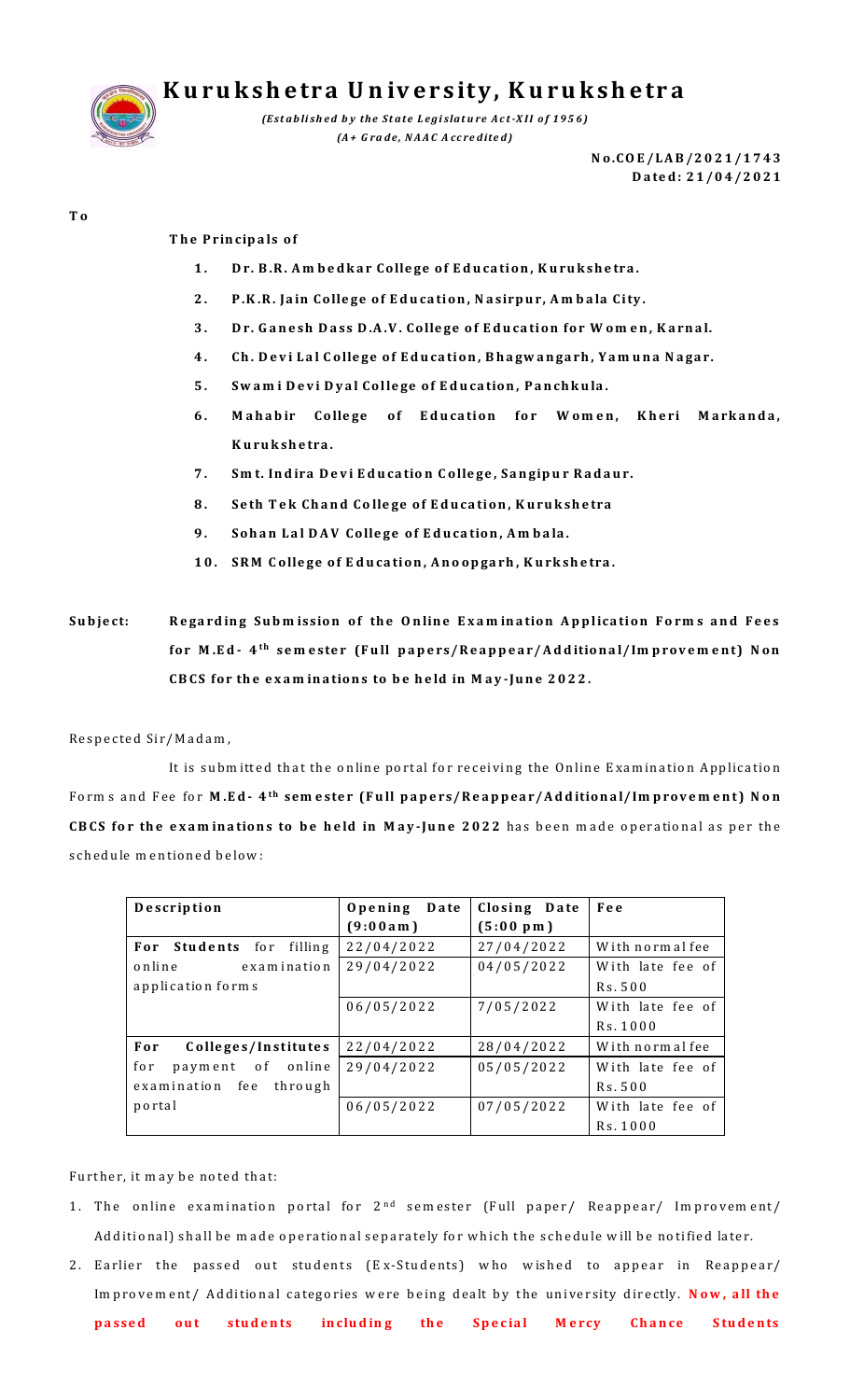(Reappear/Improvement/Additional of semester system only) shall be routed to the university via their respective last attended college/department/institute of the said course. (Detailed notification enclosed). Therefore, it shall be the responsibility of the concerned college to incorporate their all passed out students and submit the examination forms and fee through the Online Examination Portal.

## 3. The university has assigned the college **Sohan Lal DAV College of Education**,

<u>**Am b a l a**</u> to incorporate such students whose last attended colleges lying in the districts of Sirsa, Fathehabad, Hisar, Jind and Panipat have been closed or disaffiliated with KUK. This college will submit the examination forms and fee of such students to the university th rough the Online Portal. Further, they shall also collect the initial examination fee as well as Deficit/Balance fee as generated by the university from the students and submit the same to the university through the portal only.

- 4. All such students (Regular/Ex-students/Mercy Chance Students of semester system only) shall now apply through the online mode and submit their Online Examination Forms with an initial fee as visible on the Examination Portal to their respective last attended college through the Online Examination Portal. After checking the eligibility of the students, the deficit/ balance fee, if any, shall be updated/ raised by the university and shall be displayed in the Students' login as well as in the college Login.
- 5. After the generation of the Deficit/Balance fee by the university, it shall be the duty of the concerned college to collect the Deficit/Balance fee from the concerned student and pay the same to the university through the Online Examination Portal. Please note that the Deficit/ Balance Fee shall be received by the university through the online mode through the **p o rta l o n ly .**
- 6. Please note that the Admit Cards-cum-Roll Numbers of such students will not be issued whose Deficit/Balance fee has been generated by the university and is unpaid by the concerned d e p a rtm e n t.
- 7. The Deficit/Balance fee (as generated by the university) shall be paid by the respective colleges through the Online Examination Portal only to the University. After realizing the complete Examination Fee by the university, the Admit cards-cum-Roll Numbers shall be made available in the Generate NOC section of the College Login. After the issuance of NOC by the concerned college, the Admit Cards-cum-Roll Numbers will be made available in the Students' as well as the College Login.

Please note: NO other mode of the payment of the Deficit/Balance Fee (except through the **Online Examination Portal) shall be entertained by the university in any case.** 

- 8. The colleges shall be able to pay the Deficit/Balance fee through the link **Exam Fees --> Submit D e f icit F e e s.**
- 9. All the Colleges/Institutes must ensure that the online examination application forms are being filled up in their respective Computer Lab.(s) to avoid any type of discrepancy while filling the form s. The Colleges must also ensure that no eligible student be deprived of from filling the online examination form.
- 10. Colleges/Institutes are free to change the wrongly opted subjects of the students at their own end through the link **STUDENT** --> **Student Exam Subject Updation**.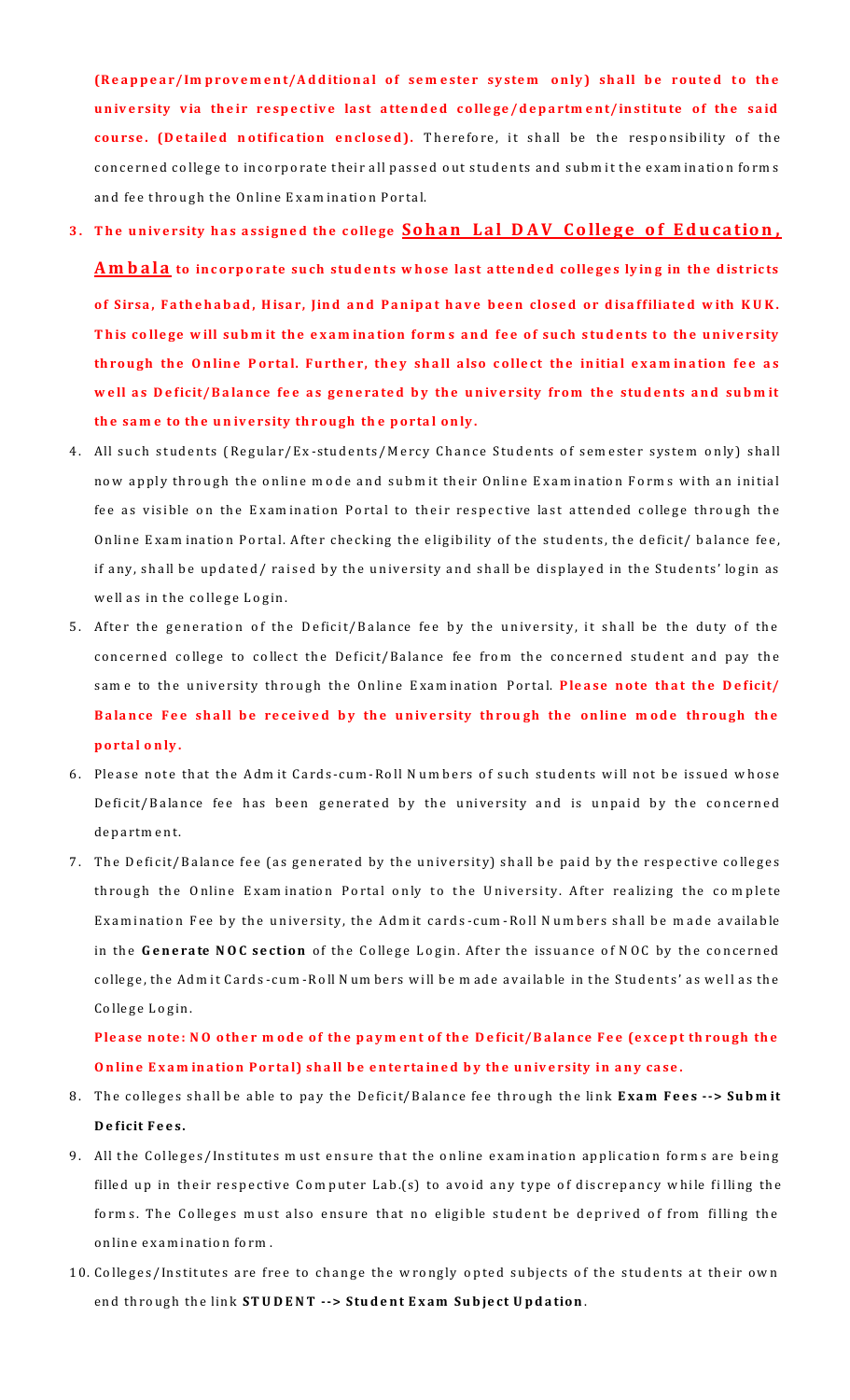- 11. The Colleges/Institutes have been facilitated with a provision for resetting the passwords of the students by using Students --> Reset All Profile Passw ord tab.
- 12. If a student wishes to change his/her then the mobile number of the students can be changed by the college using Update Students Profile link.
- 13. All the pre-examinations activities in terms of Admit Cards, Signature Charts and Confidential pastings shall be undertaken by the Departments/Institutes them selves.
- 14. The Colleges/Institutes have also been provided with a facility to promote their regular full paper students (whose previous examination forms already exist in the online system) to successive sem esters. The Colleges/Institutes shall ensure proper and timely coordination with their students so as to fix the responsibility of filling the online examination form on the part of department OR Student. In case Colleges/Institutes decides to promote their stud ents through its Panel, then the decision of promoting the students by departments may be clearly com municated to their students in order to avoid any ambiguity. Colleges/Institutes may prom ote their students by following the below mentioned steps:
	- i. Go to '**Students'** tab and click on 'Promote Student'.
	- ii. Enter the input details and click on '**Find**' button. A list of eligible students whose previous examination forms already exists in the online system will be displayed.

(Note: In case, the form of any student does not exist in the Online System; then, such students may be asked to register themselves and fill their online examination forms through student panel for the current semester)

| <b>Exam System</b><br><b>Exam Type</b> |                                          | <b>SEMESTER</b><br><b>FULL PAPERS</b><br>$\mathbf{v}$ |                             | Class Name          |                 | B.A. (Mass Communicati-                               | $\boldsymbol{\mathrm{v}}$ |            | Semester/Part | <b>SEMESTER-1</b> |              |          | Clear   |
|----------------------------------------|------------------------------------------|-------------------------------------------------------|-----------------------------|---------------------|-----------------|-------------------------------------------------------|---------------------------|------------|---------------|-------------------|--------------|----------|---------|
|                                        |                                          |                                                       |                             | <b>Exam Session</b> |                 | Nov-Dec 2018                                          | <b>Entry Date</b>         |            |               | Select.           | Select       |          | Find    |
| SN#                                    | <b>Student Name</b>                      |                                                       | <b>Father Name</b>          |                     | <b>Email Id</b> |                                                       |                           | Mobile No  | <b>DOB</b>    | <b>Entry Date</b> | <b>State</b> | City     | Promote |
|                                        | <b>HIMENDER</b><br><b>NEELESH MISHRA</b> |                                                       | <b>HARI PARKASH</b>         |                     |                 | vadavhimender@gmail.com<br>neeleshmishra417@gmail.com | 8168009537                | 25-06-1998 | 29-08-2018    | Harvana           | PANIPAT      | Ω        |         |
|                                        |                                          |                                                       | <b>BIDYA BHUSHAN MISHRA</b> |                     |                 |                                                       |                           | 9729783408 | 10-05-1998    | 29-08-2018        | Harvana      | PANIPAT  | Ω       |
|                                        | <b>NEERAJ GIRI</b>                       |                                                       | <b>ANIL GIRI</b>            |                     |                 | neerajgiri20000@gmail.com                             |                           | 9812823829 | 22-07-2000    | 29-08-2018        | Harvana      | SAMALKHA |         |

- iii. Click on Promote link and enter Semester/Year, Examination Type, Subjects and details about last qualifying examination and save.
- iv. Go to the Application Status to Preview and Submit.
- v. Submit fee.

### **General Instructions for the Students for filling the Online Examination Application Form**

- 1. Those students who are applying for the online exam ination forms for the very first time in any of the sem ester must have an e-mail ID and a mobile number for exam registration. Such students shall have to register and fill their forms online and also upload the photographs, signature and thumb im pression on the University Exam ination Portal.
- 2. Before filling the form, please read carefully about eligibility criteria, exam inations schedule and fee details available on the University Website (http://www.kuk.ac.in).
- 3. Steps for filling the examination form.
	- i) Click on www.kuk.ac.in> Online Exam /Re-evaluation > Online Examination Form (Regular Students) > REGULAR STUDENTS (for this em ail id and m obile num ber is required)
	- ii) After having a successful registration, go to Student Login by using the user id (which is your em ail id) and passw ord that has been sent to your mobile number.
	- iii) Fill Personal Details and Save.
	- iv) Fill Exam ination Details and Save.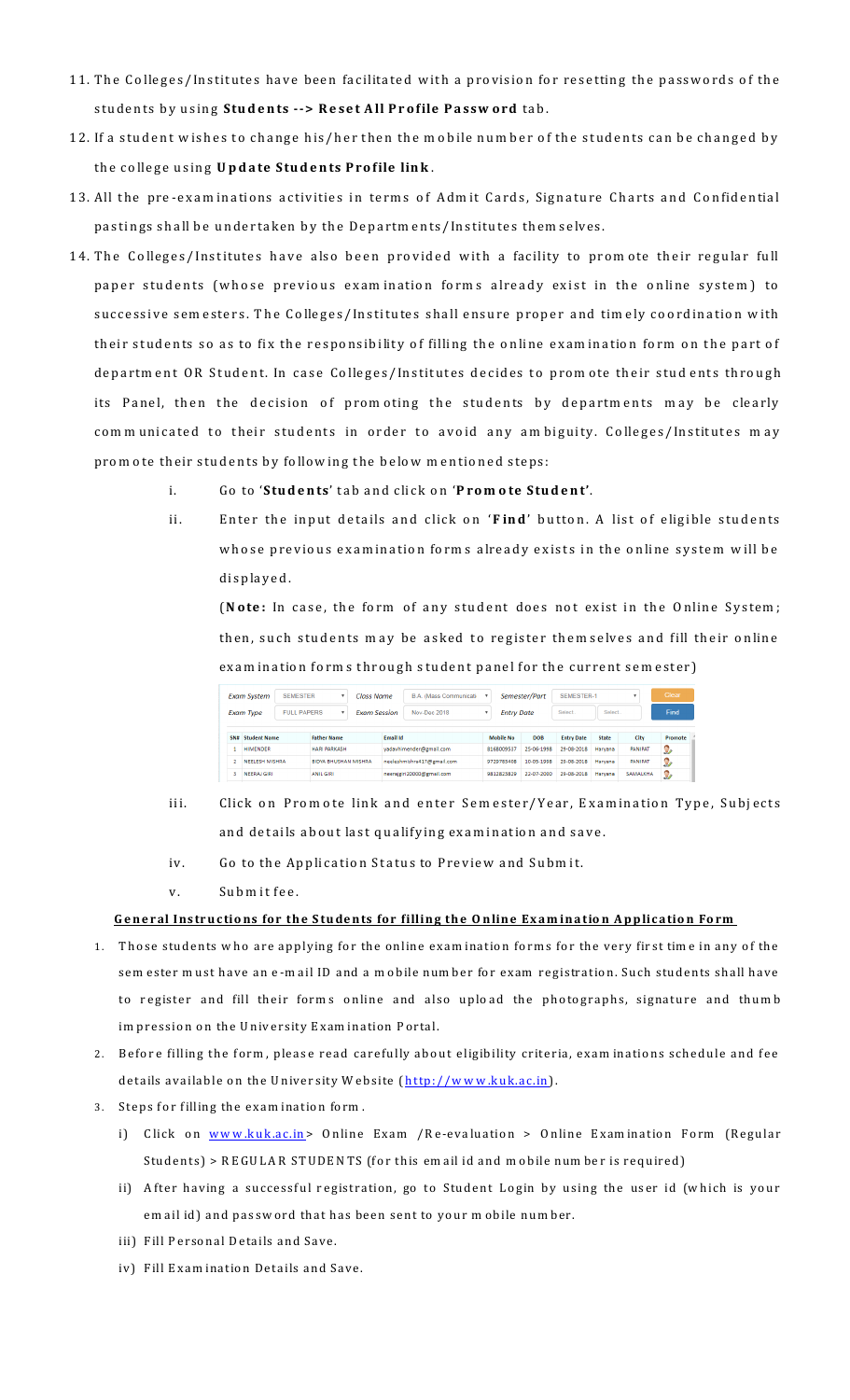- v) Go to Application Status, Preview the form and Submit. The form will now get finally submitted. (Please note that the online examination form shall get finally submitted only after following the Step v.)
- vi) Take printout by clicking on Preview / Download PDF button at top right corner.
- vii) Subm it the hard copy of the filled online form (.pdf) in the concerned College.
- 4. The students are advised to fill their online examination forms using the same login ID/email id as used in pervious sem ester/year in a same class and college.

Please note: Change of email id in the same class and college may lead to different Roll **Numbers in different semesters of the same student thereby leading to numerous** discrepancies in Roll Numbers as well as Result compilation.

- 5. The students shall carefully select the College, Class and Examination Type while filling the Online Examination Form. The form submitted in wrong college may lead to non-payment of the exam ination fee by the said (w rong) college; thereby leading to the non-issuance of the Admit Cardscum - Roll Num bers.
- 6. After the subm ission of one examination form in a particular class and college, if the student wishes to fill m ore than one examination form in Reappear/Improvement/Additional categories, then by clicking on Exam Form +/ Click for More Examination Form, the student shall be able to successfully subm it his more than one examination form in various categories through same email id and in the same class and college.
- 7. The students will fill **their own mobile number and email id only** (and not someone else's) while doing the registration and filling the online examination form as all important correspondence/messages shall be sent on the registered em ail id and mobile number.
- 8. If a student forgets his/her em ail ID and password; then follow these steps to recover the same: Go to **Student Login --> Click on Forgot UserID / Password**. The email Id and password will be sent to his/her registered mobile number.



Even Colleges can also provide the user id/mobile number to their students by visiting the **Dashboard** on their panel.

- 9. Details of exam ination fees for all the courses are available at university's website (www.kuk.ac.in)
- 10. The Exam ination fees and Deficit/Balance Fee (if any) for all the students who have filled their online exam ination forms in Full Papers/Reappear/Im provem ent/Additional shall be paid through their concerned College/Institute through the online examination portal.

Please note: The Deficit/Balance Fee of the students shall be accepted by the university through the Online Examination Portal only by the respective Colleges/ Departments/Institutes. The students shall not pay their deficit/balance fee directly to the university through any other mode except through their last attended college/department/institute via the Online Exam ination Portal.

11. The students shall receive the message on their registered mobile numbers immediately after the generation of the Balance/Deficit Fee by the university. The updated Deficit/Balance Fee shall also be reflected in the Application Status in the students' login. Upon the updation of the Deficit/Balance